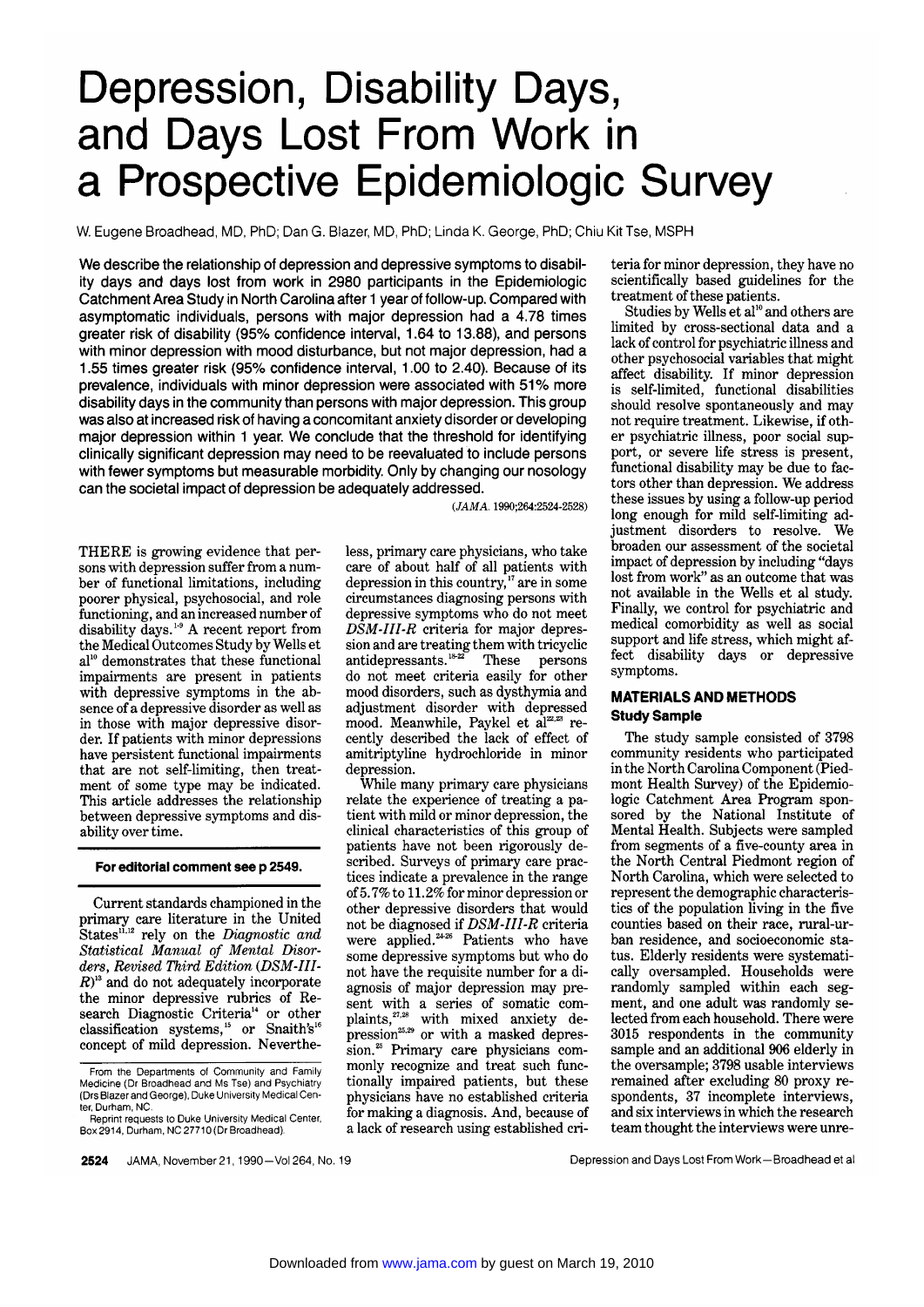liable. The final response rate was 79%. The original interviews took place in 1982 to 1983 (Wave I), and follow-up interviews were conducted approximately 1 year later (Wave II). The analyses for this article were restricted to the <sup>2980</sup> community residents at Wave I who completed the 1-year Wave II follow-up interview. This reflects an 83% response rate adjusted for mortality. Detailed descriptions of the Epidemiologie Catchment Area Program and the Piedmont Health Survey are published elsewhere.<sup>30,31</sup>

### Measurements

Each participant in the survey at Wave I underwent <sup>a</sup> 2-hour interview including the Diagnostic Interview Schedule  $(DIS)$ ,<sup>32</sup> which was scored to reflect DSM-III symptoms. Symptoms were counted only if they met the severity criteria of the DIS and were not explained by medical illness, medication, or drug or alcohol use, and had been experienced within the past <sup>6</sup> months. In addition, symptoms of crying spells and feeling hopeless were included because of their frequent association with depression.

The 2980 community residents were grouped into five categories: (1) major depression—those suffering from a DIS/DSM-III major depression including double depression within the past <sup>6</sup> months; (2) dysthymia—those suffering from a  $DIS/DSM-III$  diagnosis of dysthymia (lifetime diagnosis) but who did not have major depressive disorder; (3) minor depression with mood disturbance—those suffering from one or more symptoms of depression, one of which had to include depressed mood or anhedonia, but excluding major depression or dysthymia; (4) minor depression without mood disturbance—persons with one or more symptoms of depression excluding depressed mood, anhedonia, major depression, or dysthymia; and (5) asymptomatic—those with no DIS/DSM-III symptoms of depression during the 6 months prior to the baseline interview.

Participants in the follow-up interviews (Wave II) were asked four questions pertaining to disability. These in cluded the number of days within the past <sup>3</sup> months in which the respondent missed work due to illness, was late to work, spent all or part of the day in bed, or was kept from usual activities due to feeling ill. For this study, <sup>a</sup> disability day is defined as one in which <sup>a</sup> person spent all or part of the day in bed due to illness or was kept from usual activities due to feeling ill. We analyzed data on days missed from work due to illness separately.

The presence of an anxiety disorder at Wave I was defined as <sup>a</sup> 6-month prevalence of one or more of the following diagnoses as derived from the DIS: obsessive-compulsive disorder, agoraphobia with panic attacks, agoraphobia without panic attacks, social phobia, somatization, and panic attacks. Generalized anxiety disorder was not assessed at Wave I.

Control variables measured at Wave I included the sum of 12 medical conditions as reported by the respondents; the presence or absence of alcohol abuse, schizophrenia, and somatization as determined by the DIS; rural-urban status as determined by the county of residence, race, age, sex, marital status, socioeconomic status (SES) quartiles, stressful life events, social support, and physical and instrumental activities of daily living at Wave I; and stressful life events at Wave II. An SES score was calculated based on education and household income using methods previously described.<sup>30,31</sup> Social support was assessed by three qualitative subscales of the Duke Social Support In dex,<sup>33</sup> which has shown previous associ-<br>ations with recovery from deations with recovery from depression.

#### Analyses

All calculations used a weighting system to account for the household probability selection, response rate, demographic characteristics, and the elderly oversample ofthe <sup>196</sup> 790 persons in the five-county area who were aged <sup>18</sup> years or older. Only weighted values are reported in the text and tables.

Logistic regression analyses were performed with the presence or absence of disability days at Wave II as the de pendent variable. The five categories were recoded in terms of four dummy variables with asymptomatic individuals as the reference category. A multivariate model was constructed controlling the demographic, comorbidity, and psychosocial variables described in the previous section.

The complex sampling design required <sup>a</sup> Taylor series linearization pro cedure and logistic regression to estimate the proper variances and covariances for statistical testing of regression coefficients.<sup>36</sup>

Finally, odds ratios were calculated for the various depressive categories by exponentiation of the regression coefficients.

## RESULTS

Demographic characteristics did not vary significantly between the Wave I respondents and those who completed Wave II.

In Table 1, comparisons with the asymptomatic group revealed <sup>a</sup> few findings worth noting. The persons in the minor depression without mood disturbance category were less likely to be middle-aged than the asymptomatic group. The female predominance of de pression was clearly exhibited across all depressive categories as well as the higher prevalence of persons not married.

Persons with minor depression were more likely to be nonwhite, of lower SES, and unemployed compared with the asymptomatic group.

While the major depressive group had a mean of  $5.22$  symptoms  $(SD, 2.97)$ , the dysthymia group had 2.13 symptoms (SD, 2.26). The minor depression with mood disturbance group had an intermediate number of symptoms (3.31; SD, 1.97) and persons with minor depression without mood disturbance had the lowest value (1.61; SD, 0.99). The asymptomatic group had no symptoms of depression, by defidepression, nition.

Table 2 further characterizes the depressed groups by demonstrating the prevalence of anxiety disorders among them. Note that even those in the minor depressive categories have a significant prevalence of anxiety disorders; persons in the major depression category have the highest prevalence, and the prevalence in the minor depression with mood disturbance category is even greater than in the dysthymia category.

Table <sup>3</sup> shows <sup>a</sup> comparison of Wave I status with five depressive categories at Wave II. Just over one third of the major depressive group became asymptomatic, one fourth remained depressed at the level of major depression, and almost 40% fell into the minor depression groups. Minor depression with mood disturbance followed a similar pattern, with most persons improved, but 10% developed major depression. Those in the minor depression without mood disturbance group had the best prognosis, with less than 2% who developed major depression and only 5.6% who developed mood disturbance. The overall incidence of major depression was 1.8%. The onset of dysthymia in 2.02% of persons with minor depression without mood disturbance after <sup>1</sup> year is inconsistent with the  $DSM-III$  definition of dysthymia requiring <sup>2</sup> years of depressed mood. We believe this may be an artifact of the DIS and inconsistencies in recall by the subjects.

Table 4 demonstrates numbers of disability days during the 90-day period prior to Wave II. For example, persons with major depression had 571 disability days, which is 475 days in excess of

JAMA, November 21, 1990-Vol 264, No. 19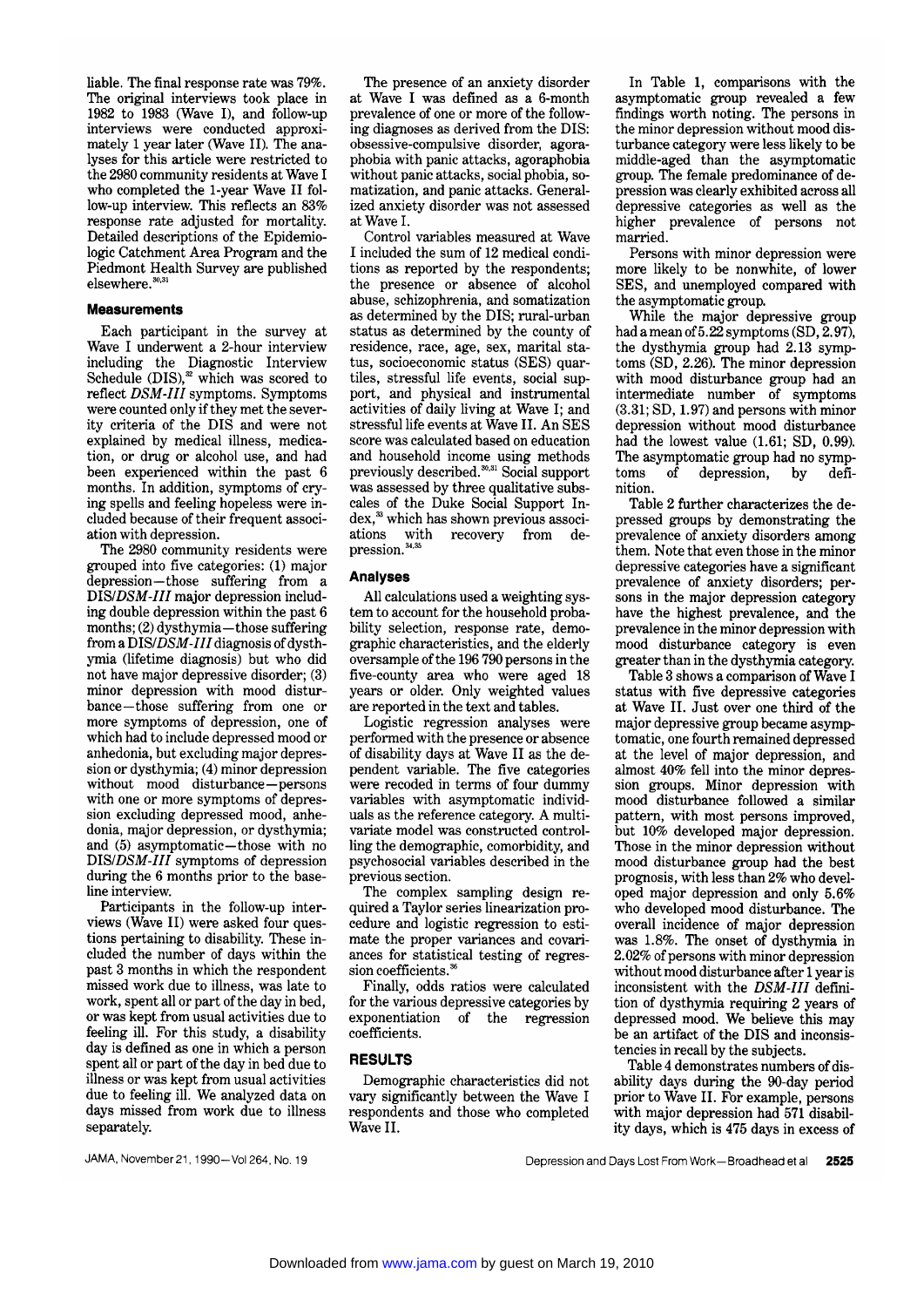|  |  |  |  | Table 1. - Demographic Characteristics of Asymptomatic Community Residents and Four Categories of Depressed Individuals (N = 2980)*' |  |  |  |  |
|--|--|--|--|--------------------------------------------------------------------------------------------------------------------------------------|--|--|--|--|
|--|--|--|--|--------------------------------------------------------------------------------------------------------------------------------------|--|--|--|--|

|                                         | Asymptomatic,<br>$n$ (%) (N = 1997) | <b>DIS/DSM-III</b><br><b>Major Depressive Disorder,</b><br>$n$ (%) (N = 49) | <b>DIS/DSM-III</b><br><b>Dysthymia.</b><br>$n$ (%) (N = 62) | <b>Minor Depression</b><br>With Mood Disturbance,<br>n (%) (N = 176) | <b>Minor Depression</b><br><b>Without Mood Disturbance</b><br>n (%) (N = 696) |
|-----------------------------------------|-------------------------------------|-----------------------------------------------------------------------------|-------------------------------------------------------------|----------------------------------------------------------------------|-------------------------------------------------------------------------------|
| Age, y                                  |                                     |                                                                             |                                                             |                                                                      |                                                                               |
| 18-44                                   | 806 (55.4)                          | 28 (67.1)                                                                   | 28 (57.7)                                                   | 83 (61.9)                                                            | 283 (60.4) §                                                                  |
| 45-59                                   | 339<br>(23.5)                       | 10(21.6)                                                                    | 14 (26.7)                                                   | 36 (24.5)                                                            | 88 (16.1)                                                                     |
| $\geq 60$                               | 852 (21.1)                          | 11(11.3)                                                                    | 20(15.6)                                                    | 57 (13.6)                                                            | 325 (23.5)                                                                    |
| Racet<br>White                          | 1296 (63.8)                         | 27 (55.7)                                                                   | 44 (67.7)                                                   | 90 (50.7) §                                                          | 440 (60.2)                                                                    |
| Nonwhite                                | 699 (36.2)                          | 22 (44.3)                                                                   | 18 (32.3)                                                   | 86 (49.3)                                                            | 255 (39.9)                                                                    |
| Sex<br>М                                | 866 (50.2)                          | 10 (20.5) §                                                                 | 10 (21.7)§                                                  | 45 (32.7) §                                                          | 231 (37.4) §                                                                  |
| F                                       | 1131 (49.8)                         | 39 (79.5)                                                                   | 52 (78.3)                                                   | 131 (67.3)                                                           | 465 (62.6)                                                                    |
| <b>Marital status</b><br>Married        | 1127 (63.9)                         | 23 (55.0)                                                                   | 21 (45.4) §                                                 | 68 (48.1) §                                                          | 339 (54.2)§                                                                   |
| Unmarried                               | 870 (36.1)                          | 26 (45.0)                                                                   | 41 (54.6)                                                   | 108 (51.9)                                                           | 357 (45.8)                                                                    |
| Residence<br>Rural                      | 1093 (48.1)                         | 18 (27.4)§                                                                  | 32 (46.3)                                                   | 81 (41.2)                                                            | 337 (41.5) §                                                                  |
| Urban                                   | 904 (51.9)                          | 31(72.6)                                                                    | 30 (53.7)                                                   | 95 (58.9)                                                            | 359 (58.5)                                                                    |
| SES quartiles‡                          | 512 (18.0)                          | 11(11.4)                                                                    | 18 (20.5)                                                   | 72 (34.2) §                                                          | 229 (21.6)§                                                                   |
| 2                                       | 598 (31.1)                          | 18 (36.6)                                                                   | 21 (36.4)                                                   | 51 (30.9)                                                            | 209 (33.5)                                                                    |
| з                                       | 569 (31.5)                          | 14 (39.1)                                                                   | 15 (27.8)                                                   | 37 (27.3)                                                            | 185 (32.5)                                                                    |
| 4                                       | 316 (19.5)                          | 5(12.8)                                                                     | 8(15.3)                                                     | 16(7.6)                                                              | 70 (12.5)                                                                     |
| Employment status (Wave II)<br>Employed | 1149 (69.8)                         | 25(55.4)                                                                    | 36 (70.4)                                                   | 88 (55.7) §                                                          | 341 (61.9)§                                                                   |
| Unemployed                              | 848 (30.2)                          | 24 (44.7)                                                                   | 26 (29.6)                                                   | 88 (44.3)                                                            | 355 (38.1)                                                                    |

\*DIS indicates Diagnostic Interview Schedule; DSM-III, Diagnostic and Statistical Manual of Mental Disorders, Third Edition; and SES, socioeconomic status.  $\uparrow$  Each depressive subtype was compared with asymptomatic using  $\chi^2$  statistics. Percentages are weighted. tMissing frequencies.

 $$P<.01$ .  $|P<.05.$ 

Table 2.—Frequencies and Percentages of One or More Anxiety Disorders During the 6 Months Pre ceding Wave <sup>I</sup> of the Epidemiologie Catchment Area Survey in North Carolina by Depression Category (N = 2980)

| <b>Depression Category</b><br>at Wave I      | ≥1 Anxiety<br>Disorder,<br>n (Weighted %) |
|----------------------------------------------|-------------------------------------------|
| Asymptomatic                                 | 88 (4.44)                                 |
| Major depression                             | 23 (44.14)*                               |
| Dysthymia                                    | 12 (19.38)*                               |
| Minor depression<br>with mood disturbance    | 38 (23.66)*                               |
| Minor depression<br>without mood disturbance | 87 (10.83)*                               |

 $*_X^2$  statistics were conducted between the indicated depression category and asymptomatic; P<.001.

what would be predicted for an equal number of asymptomatic individuals. These excess disability days comprise 5.6% of the <sup>8447</sup> disability days for the entire sample. Similarly, the <sup>52</sup> excess days in the dysthymia group make up  $0.6\%$  of all disability days. Those persons with minor depression with mood disturbance had 716 excess disability days or 8.5% ofall disability days. Minor depression without mood disturbance accounted for <sup>1370</sup> excess days or 16%. The largest portion of disability days (46%) occurred in the asymptomatic group.

Similar calculations for employed persons revealed that the excess days lost from work expressed as a percentage ofall days lost from work were 2.0% for depression, 2.0% for dysthymia,

Table 3.—Percentage\* of Persons With Major Depression and Minor Depression With and Without Mood Disturbance at Wave <sup>I</sup> With Five Possible Depressive Outcomes at Wave II

|                                              | <b>Wave I Status</b>                  |                                                                        |                                                                           |  |  |
|----------------------------------------------|---------------------------------------|------------------------------------------------------------------------|---------------------------------------------------------------------------|--|--|
| Wave II Status                               | <b>Major Depression</b><br>$(N = 49)$ | <b>Minor Depression With</b><br><b>Mood Disturbance</b><br>$(N = 176)$ | <b>Minor Depression Without</b><br><b>Mood Disturbance</b><br>$(N = 696)$ |  |  |
| Asymptomatic                                 | 35.43                                 | 37.24                                                                  | 65.11                                                                     |  |  |
| Major depression                             | 23.65                                 | 10.27                                                                  | 1.79                                                                      |  |  |
| Dysthymia                                    | 2.55                                  | 2.36                                                                   | 2.02                                                                      |  |  |
| Minor depression with<br>mood disturbance    | 17.57                                 | 15.96                                                                  | 5.60                                                                      |  |  |
| Minor depression without<br>mood disturbance | 20.79                                 | 34 17                                                                  | 25.48                                                                     |  |  |

•Weighted percentages.

7.4% for minor depression with mood disturbance, and 10.8% for minor depression without mood disturbance.

Table <sup>5</sup> displays odds ratios for one or more disability days calculated using logistic regression to control for the de mographic, comorbidity, and psychosocial variables previously described. The risk of disability for major depression is 4.78 times more likely than for asymptomatic individuals. The risk of disability for dysthymia is not statistically significant. This may be <sup>a</sup> result of the low number of individuals in this category; the odds ratio of 1.55 for minor depression with mood disturbance is in a similar range and is statistically significant. Minor depression without mood disturbance has the weakest association and is not statistically significant. Employed persons with major depression were 4.36 times as likely to have <sup>a</sup> disability as asymptomatic individuals. They were 3.15 times as likely to miss time from work, but this was not a statistically significant result. There was no ap parent significantly increased risk of disability days or days missed from work in the employed group for the other depressive categories.

## COMMENT

Our data show that depression is <sup>a</sup> significant precursor to disability days for up to 1 year. Major depression carries the greatest risk of disability days and days lost from work, but minor depression (depressive symptoms in the absence of major depression or dysthymia) has <sup>a</sup> significant risk of disability

2526 JAMA, November 21, 1990-Vol 264, No. 19 Depression and Days Lost From Work-Broadhead et al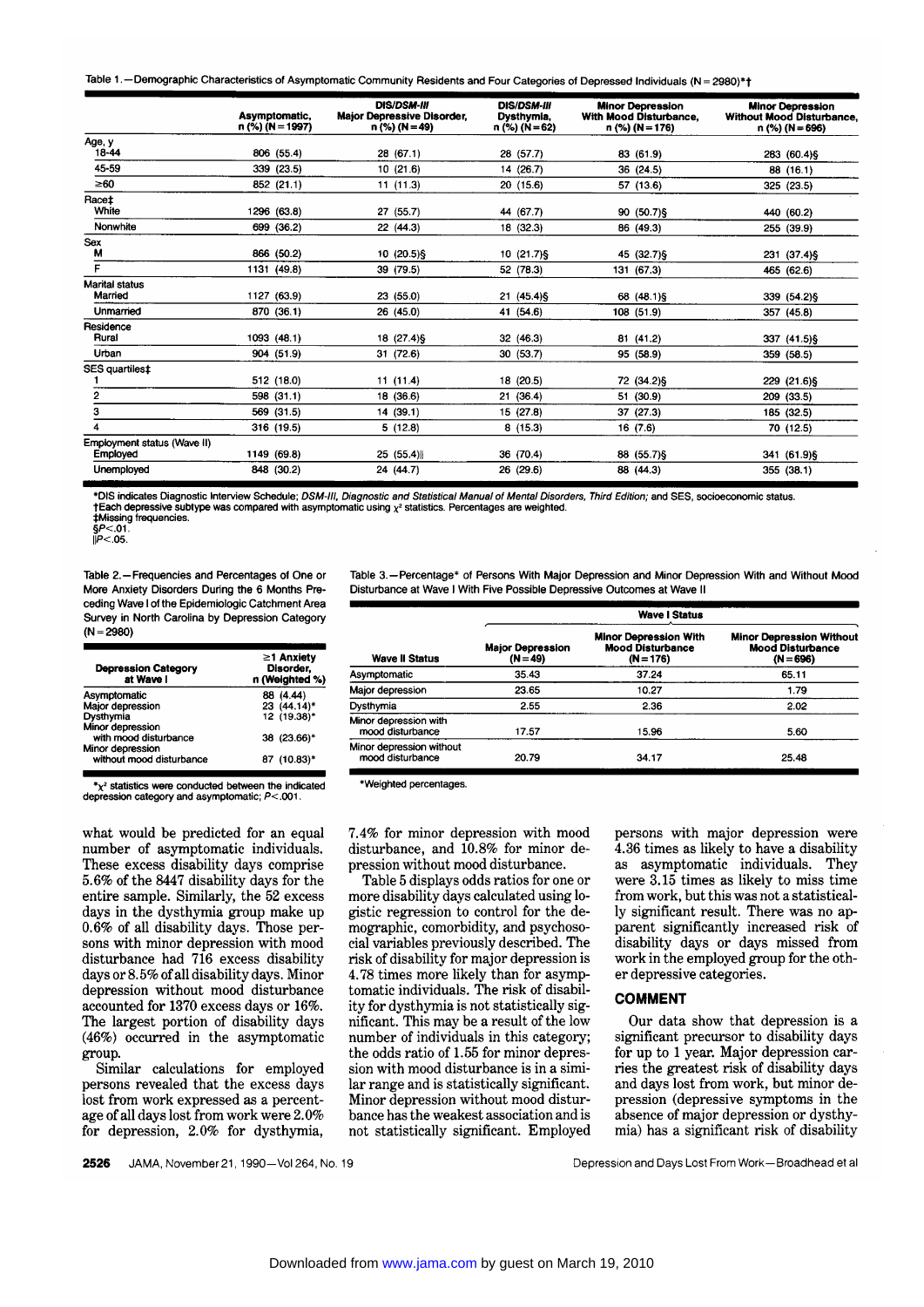Table 4.—Number of Disability Days During the 90 Days Preceding Wave II of the Epidemiologie Catchment Area Survey in North Carolina

| Table 4. -- Number of Disability Days During the 90 Days Preceding Wave II of the Epidemiologic Catchment<br>Area Survey in North Carolina |                               |      |       |       |  |  |
|--------------------------------------------------------------------------------------------------------------------------------------------|-------------------------------|------|-------|-------|--|--|
|                                                                                                                                            | Disability Days* $(N = 2957)$ |      |       |       |  |  |
| <b>Depression Category</b><br>at Wave I                                                                                                    | N                             | Sum  | Mean* | SD    |  |  |
| Asymptomatic                                                                                                                               | 1997                          | 3917 | 1.97  | 10.73 |  |  |
| Major depression                                                                                                                           | 49                            | 571  | 11.02 | 28.95 |  |  |
| Dysthymia                                                                                                                                  | 62                            | 173  | 3.01  | 7.49  |  |  |
| Minor depression with<br>mood disturbance                                                                                                  | 176                           | 1059 | 6.06  | 21.37 |  |  |
| Minor depression<br>without mood disturbance                                                                                               | 696                           | 2727 | 4.04  | 16.29 |  |  |

•Weighted data.

fN not equal to total sample due to missing values.

Table 5—Odds Ratios (OR)\* for Risk of One or More Disability Days and One or More Days Missed From Work During the 90 Days Preceding Wave II of the Epidemiologie Catchment Area Survey in North Carolina

|                                              | <b>Entire Sample</b><br>$(N = 2980)$ |                                       | Employed Respondents Only (N = 1639) |  |  |
|----------------------------------------------|--------------------------------------|---------------------------------------|--------------------------------------|--|--|
| <b>Depression Category</b><br>at Wave I      | Disability Days<br>OR (95% CI)+      | <b>Disability Days</b><br>OR (95% CI) | Days Missed<br>OR (95% CI)           |  |  |
| Major depression                             | 4.78 (1.64-13.88)                    | 4.36 (1.20-15.88)                     | 3.15 (0.77-12.82)                    |  |  |
| Dysthymia                                    | 1.85 (0.29-11.89)                    | $0.88$ $(0.02 - 3.31)$                | 1.01 (0.09-11.55)                    |  |  |
| Minor depression<br>with mood disturbance    | 1.55 (1.00-2.40)                     | $1.26(0.68-2.34)$                     | $0.93(0.48-1.81)$                    |  |  |
| Minor depression<br>without mood disturbance | 1.27 (0.94-1.70)                     | $.34(0.93-1.94)$                      | $0.99(0.68-1.46)$                    |  |  |

\*Odds ratios are relative to the asymptomatic group and are calculated from a logistic regression model controlling<br>for race, sex, age, marital status, sum of 12 medical conditions, the presence or absence of three other D status quartiles, stressful life events, social support, physical and instrumental activities of daily living at Wave I, and stressful life events at Wave II.

tCI indicates confidence interval.

days if accompanied by mood disturbance. Minor depression with mood dis turbance, because of its prevalence, may account for 51% more disability days than major depression (716 excess disability days for minor depression with mood disturbance vs 475 excess disability days for major depression).

Our findings beg for <sup>a</sup> second look at the study in which Stoudemire and colleagues<sup>37</sup> demonstrated the dramatic cost of major depression to society, without including the potentially great societal impact of minor depression. The disability days experienced by persons with minor depression are <sup>a</sup> sign of dysfunction that may manifest itself to society in several ways, including decreased productivity at work and in creased health care utilization, though our data do not clearly support that minor depression affects lost time from work. We believe that our data provide sufficient evidence of the need to include minor depression in future assessments of the cost of depression.

Contrary to the distinct differences in disability days and other parameters we found between the major depression and minor depression groups, Wells et al<sup>10</sup> reported an almost equal number of days in bed in the depressive disorder<br>and depressive symptoms groups depressive symptoms groups among general medical patients. We

think this discrepancy may be due to an artifact of the definition of our study groups. We used DSM-III criteria for major depression, whereas Wells et al enhanced the sensitivity of the DIS by requiring one less Criteria <sup>B</sup> symptom to make the diagnosis for major depression. The greater difference in severity between persons with major depression and minor depression in our study vs the Medical Outcome Study may explain the discrepancies between the findings of the two studies.

We anticipated two potential problems with our minor depression categories and tried to address them in our analyses. First, they might represent too lax <sup>a</sup> definition of depression, which might include large numbers of persons with symptoms but no dysfunction. Second, the symptoms we were dealing with are so mild that any indication of "minor depression" may be merely a transitory reaction with depressed mood due to stressful life events or chronic stress.

We addressed these issues both in our definitions of minor depression and in the design of our analyses. First, we allowed for two definitions of minor depression: the more rigorous definition required accompanying mood disturbance, and the second one did not. As it turns out, minor depression without mood disturbance was not significantly related to disability and was so common as to be difficult to classify as <sup>a</sup> disease; it is not likely to be <sup>a</sup> useful diagnostic category. Second, we controlled for Wave I and Wave II stressful life events and comorbid psychiatric disorders at Wave I to decrease the likelihood that disability at Wave II was the result of <sup>a</sup> generalized stress state or another psychiatric disorder. And third, as we have implied, our longitudinal analyses decreased the likelihood that minor depression with depressed mood was an adjustment disorder, because its effects are not transient, but persist for up to <sup>1</sup> year. The majority of persons with mi nor depression with mood disturbance had persistent depressive symptoms at Wave II. This, too, is not consistent with an adjustment reaction. There is <sup>a</sup> much lower proportion of persistent depressive symptoms in persons with mi nor depression without mood disturbance, suggesting that this latter group is phenomenologically different from the minor depression with mood disturbance group.

We found that 10% of minor depressive individuals with mood disturbance at Wave I proceeded to major depression by Wave II, and that almost  $40\%$  of major depressive individuals at Wave I were not asymptomatic, but were in one of the minor depressive groups (17.6% with mood disturbance, 20.8% without) by Wave II. This suggests that minor depression is <sup>a</sup> heterogeneous group. That is, some of these individuals may have <sup>a</sup> mild or minor depression; others may have major depression at various stages of exacerbations or remissions. Furthermore, longitudinal studies of these groups will be necessary to assess the extent of this heterogeneity and its clinical significance.

It is no surprise to find concomitant anxiety disorders in all the depressed groups. However, the comparative rates of individuals with anxiety disorders make minor depression with mood disturbance look more similar to major depression than dysthymia or minor depression without mood disturbance. And it suggests that almost one fourth of persons who fall into this category may have mixed-anxiety depression, a<br>commonly described problem in psychiatric<sup>38</sup> and primary care<sup>25,39</sup> patients.

We found that minor depression with mood disturbance was more frequent among nonwhites, persons of lower<br>SES, or those who are unemploved. Helzer et al<sup>40</sup> have demonstrated that the DIS used in this study tended to underdetect major depression in patients who just missed meeting DSM-III criteria by having one too few symp-

JAMA, November 21, 1990-Vol 264, No. 19